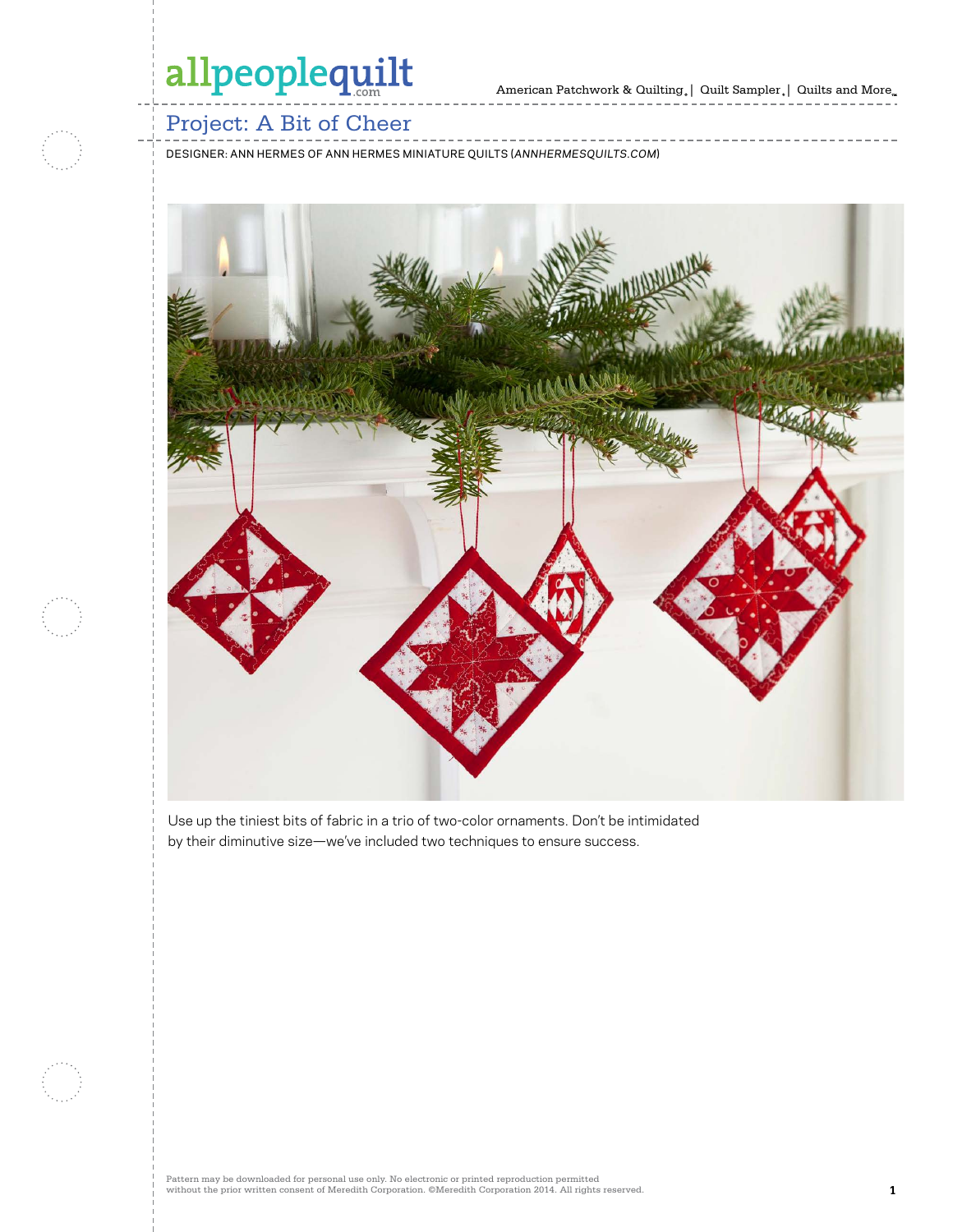### Project: A Bit of Cheer

#### Materials for One Ornament

- **•** Scraps of assorted white prints (ornament top)
- **•** Scraps of assorted red prints and solids (ornament top, binding)
- **•** 4" square backing fabric
- **•** 4" square batting
- **•** Perle cotton No. 5: red

Finished ornaments: Pinwheel and Square-in-a-Square, 21⁄2" square; Variable Star, 31⁄2" square Measurements include 1/4" seam allowances. Sew with right sides together unless otherwise stated.

#### About the Techniques

We offer two piecing options for these ornaments: 1) Make units larger than necessary and cut them down to size or 2) foundationpiece. The cutting instructions for each ornament will work for either technique.

To foundation-piece, use your favorite method, or refer to Prepare Foundation Paper and Assemble Square-in-a-Square Ornament *(page 3–4)* for foundation-piecing basics.

#### Cut Fabrics For Pinwheel Ornament **From one white print, cut:**

- 2–2<sup>1</sup>⁄<sub>2</sub>" squares, cutting each in half diagonally for 4 triangles total
- **From one red print or solid, cut:**
- 2-2<sup>1</sup>/<sub>2</sub>" squares, cutting each in half diagonally for 4 triangles total

**From a second red print or solid, cut:**

■ 4–11⁄<sub>8×4</sub>" binding strips

#### Assemble Pinwheel Ornament Top

- 1. Sew together a white print triangle and a red print triangle to make a triangle-square (Diagram 1). Press seam toward red print. Trim triangle-square to 1<sup>1/2</sup> square including seam allowances. Repeat to make four triangle-squares total.
- 2. Referring to Diagram 2, sew together triangle-squares in pairs. Press seams in opposite directions. Join pairs to make Pinwheel ornament top. Press seam in one direction.

#### Foundation Piecing Option

Use Pinwheel Ornament Foundation (*page 7*, white print triangles, and red print triangles to make two half Pinwheel units. Join units to make Pinwheel ornament top. Press seam in one direction.

#### Complete Pinwheel Ornament

- 1. Layer ornament top, batting, and backing.
- 2. Quilt as desired. On her ornaments, designer Ann Hermes quilted in the ditch and/or diagonally to accent the design areas. Trim batting and backing even with ornament top edges.
- **3.** Sew red print or solid binding strips to opposite edges of quilted ornament top. Trim strip ends even with raw edges of ornament top. Fold remaining long edge of binding strips under 1⁄4" and press. Turn folded edge to back of quilted ornament and hand-sew in place. Sew

remaining red print or solid binding strips to remaining edges of quilted ornament top. Trim strip ends 1/<sub>2</sub>" beyond edges of quilted ornament top. Fold ends to back of ornament and press. Fold under remaining long edge of binding strips as before and hand-sew in place to complete ornament.

4. Hand-sew an 8" length of perle cotton through one corner of ornament and knot ends to make a hanging loop.

### Cut Fabrics for Variable Star Ornament

**From one white print, cut:**

- 1–3½" square, cutting it diagonally twice in an X for 4 large triangles total
- **•** 4—11⁄4" squares

**From one red print or solid, cut:**

**•** 4—2" squares, cutting each in half diagonally for 8 small triangles total

**From a second red print or solid, cut:**

**•** 1—2" square

**From a third red print or solid, cut:**

■ 4-11⁄8×5" binding strips

#### Assemble Variable Star Ornament

1. Referring to Diagram 3, sew small red print or solid triangles to short edges of a white print large triangle to make a Flying Geese unit. Press open attached triangles, pressing seam toward triangle. Trim side and bottom edges of Flying Geese unit so it is  $2\times1\frac{1}{4}$ " including seam allowances, being sure to leave a 1/4" seam allowance beyond top point of white print triangle (Diagram 4).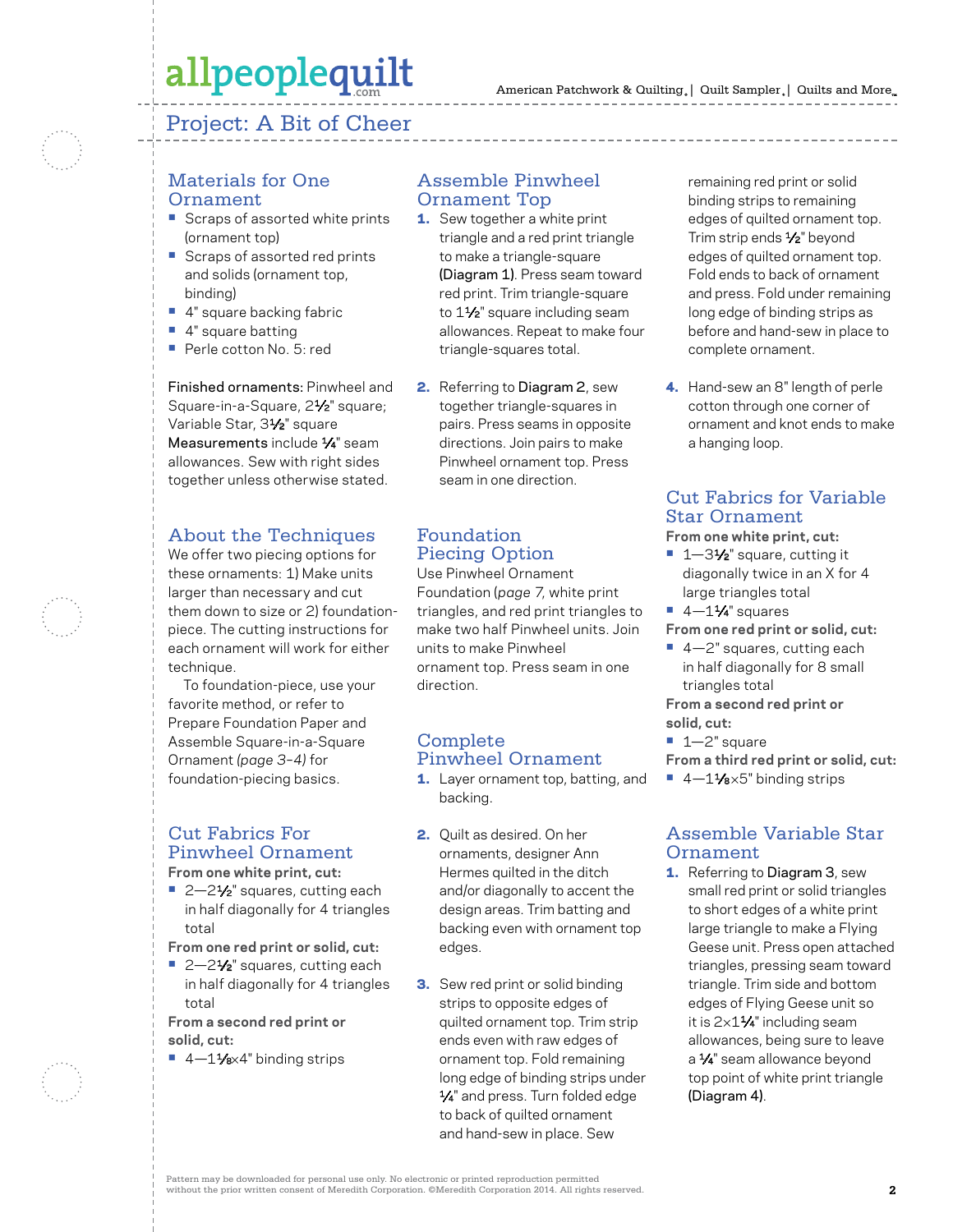### Project: A Bit of Cheer

2. Repeat Step 1 to make and trim four Flying Geese units total.

#### Foundation Piecing Option

Use Variable Star Ornament Foundation *(page 7)*, red print or solid small triangles, and white print large triangles to make four Flying Geese units.

- **3.** Referring to Diagram 5, sew together white print  $1\frac{1}{4}$ " squares, Flying Geese units, and red print or solid 2" square in three rows. Press seams away from Flying Geese units. TIP: If seam allowances show through the white print squares, trim red print seam allowances slightly narrower than white print seam allowances.
- 4. Join rows to make ornament top. Press seams toward center row.
- **5.** Refer to Complete Pinwheel Ornament, steps 1–4, to complete Variable Star Ornament.

#### Cut Fabrics for Squarein-a-Square Ornament **From one white print, cut:**

- 2–2<sup>1</sup>⁄<sub>2</sub>" squares, cutting each in half diagonally for 4 large triangles for positions 14, 15, 16, and 17
- 2-1½<sup>"</sup> squares, cutting each in half diagonally for 4 small triangles for positions 6, 7, 8, and 9
- **•** 1—1" square for position 1 **From one red print or solid, cut:**
- 2-1<sup>3</sup>⁄4" squares, cutting each in half diagonally for 4 medium triangles for positions 10, 11, 12,
	- and 13
- 2–11⁄4" squares, cutting each in

half diagonally for 4 extra-small triangles for positions 2, 3, 4, and 5 **From a second red print or solid, cut:** ■ 4-11⁄8×4" binding strips

#### Prepare Foundation Paper

Use a pencil to trace Square-in-a-Square Ornament Foundation *(page 7)* onto tracing paper or foundation material of your choice, tracing all lines and numbers. Cut out Square-in-a-Square foundation paper roughly 1⁄4" outside dashed lines (Photo A).

#### Assemble Square-in-a-Square Ornament

To foundation-piece, you stitch fabric pieces to a foundation paper with the marked side of the paper facing up and the fabric pieces layered underneath. On miniature pieces, some quilters prefer to use 1⁄8" seam allowances. If you wish to do this, use 1⁄8" instead of 1⁄4" in the following steps.

- 1. Place foundation paper marked side down. Center a white print 1" square right side up over position 1 (Photo B); pin.
- 2. With right sides together, position a red print extra-small triangle on white print square so long triangle edge extends a scant 1⁄4" into position 2 (Photo C). To check placement, pin on stitching line between positions 1 and 2, then flip red print triangle open. Make sure it completely covers position 2 and extends into adjoining areas at least 1⁄4". If it doesn't, reposition and recheck until it does, then pin in place.
- **3.** Working with marked side of foundation paper up and using a short stitch length, sew on first stitching line through all layers, extending stitching past beginning and end of line by a few stitches (Photo D).
- 4. Trim seam allowance to a scant 1⁄4". Finger-press or use a small iron to press red print triangle open, pressing seam toward triangle (Photo E).
- 5. Repeat steps 2-4 to add a red print extra-small triangle to position 3 (Photo F).
- **6.** Fold foundation paper back on position 4 stitching line. Align the 1⁄4" mark of an acrylic ruler with folded edge, and trim excess fabric. Repeat to trim excess 1⁄4" beyond position 5 stitching line.
- 7. Repeat steps 2-4 to add red print extra-small triangles to positions 4 and 5 (Photo G). Repeat Step 6 to trim excess fabric 1⁄4" beyond adjacent stitching lines (Photo H).
- 8. In same manner, add white print small triangles to positions 6–9 (Photo I). Repeat, alternating rounds of color, to add remaining triangles to remaining areas of foundation paper (Photo J). Sew past 1⁄4" seam allowance on last sections to secure final round.
- 9. Trim all fabric layers and foundation paper on dashed lines to make Square-in-a-Square ornament top (Photos K and L).

Pattern may be downloaded for personal use only. No electronic or printed reproduction permitted without the prior written consent of Meredith Corporation. ©Meredith Corporation 2014. All rights reserved. **3**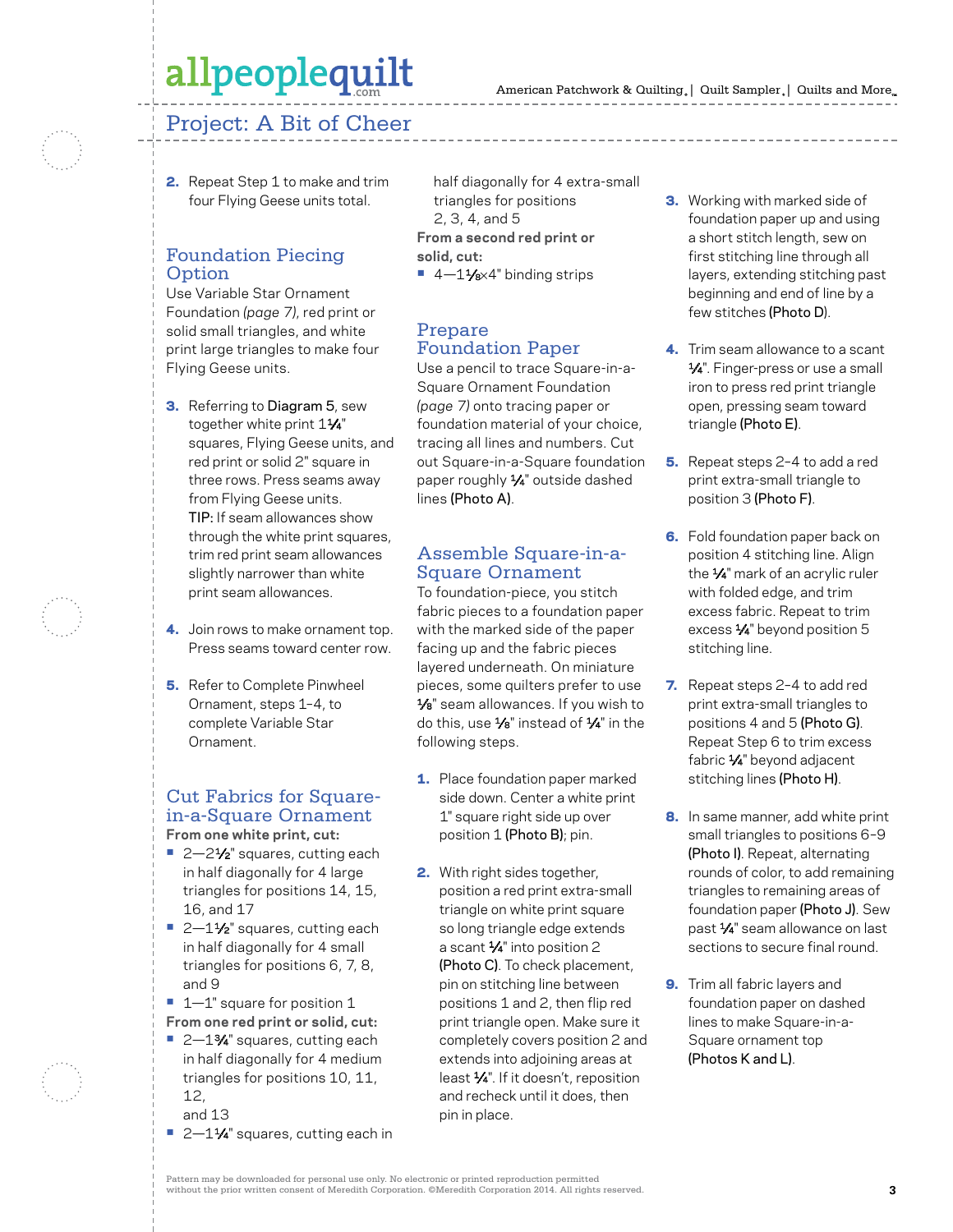American Patchwork & Quilting | Quilt Sampler | Quilts and More

### Project: A Bit of Cheer

**10.** Remove foundation paper. For easiest removal, start in the center of the block and spritz paper lightly with water to soften it, then run a pin or tip of a seam ripper along stitching line. Avoid tugging, as it will loosen the stitches. If paper won't come out of a small area, use a tweezers to gently pull it free.

#### Traditional Piecing Option

Sew red print or solid extra-small triangles to opposite edges of white print 1" square; press seams toward triangles. Add red print or solid extra-small triangles to remaining edges; press as before. Trim red triangles so there is 1⁄4" seam allowance left beyond each point. Repeat to add remaining rounds of triangles (small white print, medium red print or solid, large white print), trimming after each round so you have 1⁄4" seam allowance left beyond each point, to make Square-in-a-Square ornament top.

**11.** Refer to Complete Pinwheel Ornament, steps 1–4, to complete Square-in-a-Square Ornament.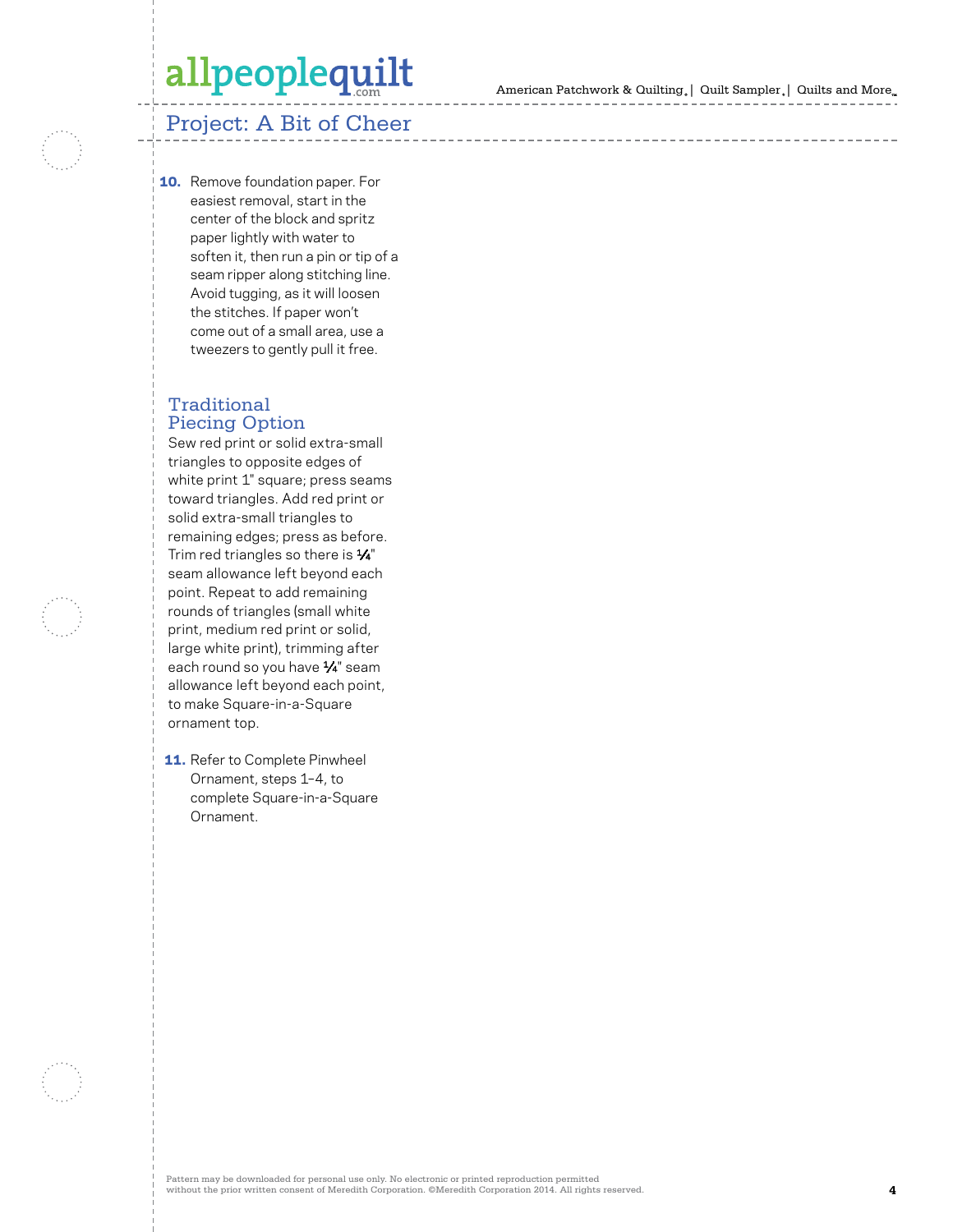American Patchwork & Quilting,  $\mid \text{ Quilt Sample}_* \mid \text{ Quilts}$  and  $\text{More}_*$ 

Project: A Bit of Cheer



Pattern may be downloaded for personal use only. No electronic or printed reproduction permitted without the prior written consent of Meredith Corporation. ©Meredith Corporation 2014. All rights reserved.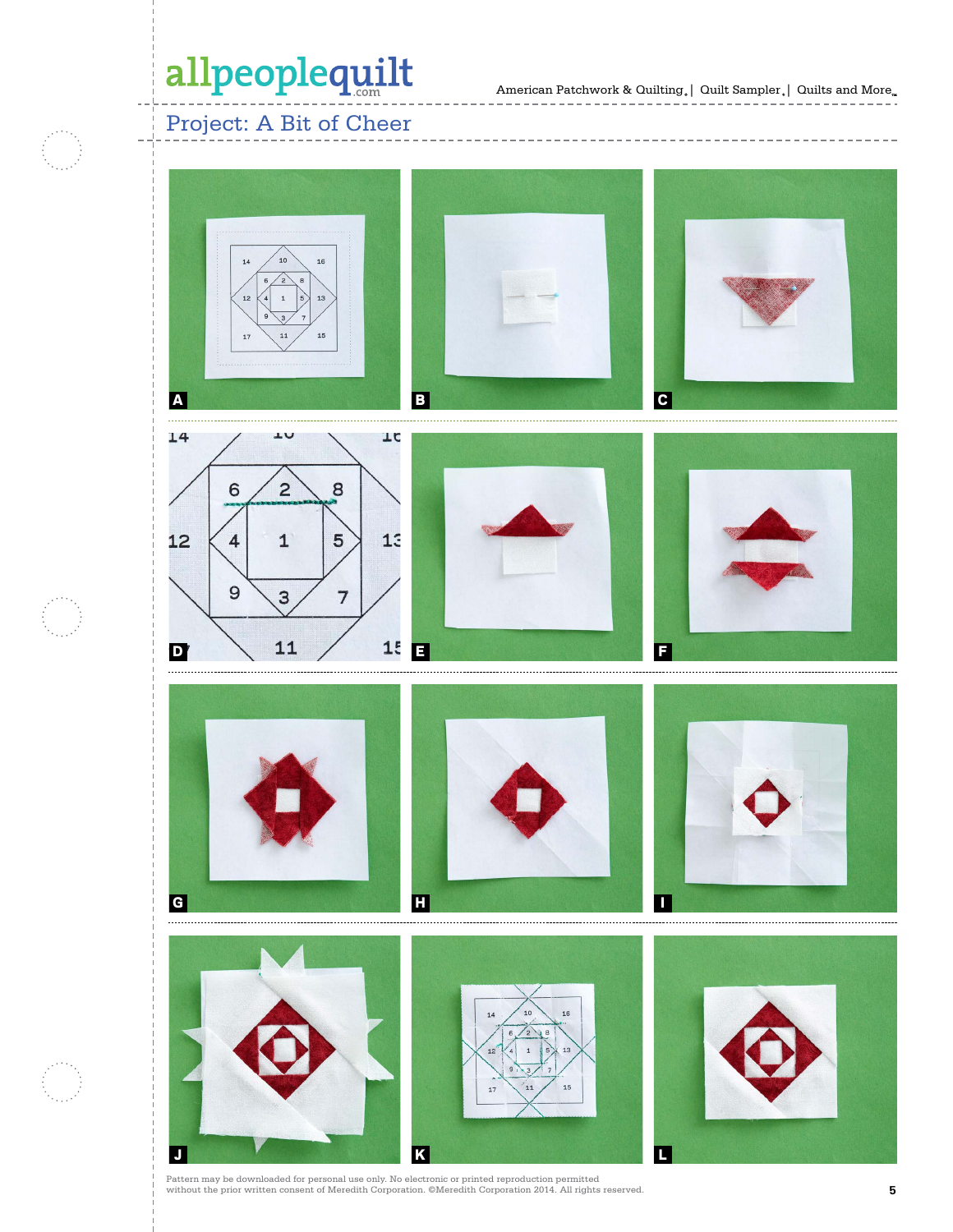American Patchwork & Quilting  $_{\circ} \, | \,$  Quilt Sampler  $_{\circ} \, | \,$  Quilts and More  $_{\circ \circ}$ 

------------------

 $- - - -$ 

**APQ DECEMBER 2012**

### Project: A Bit of Cheer



Ō,











---------------